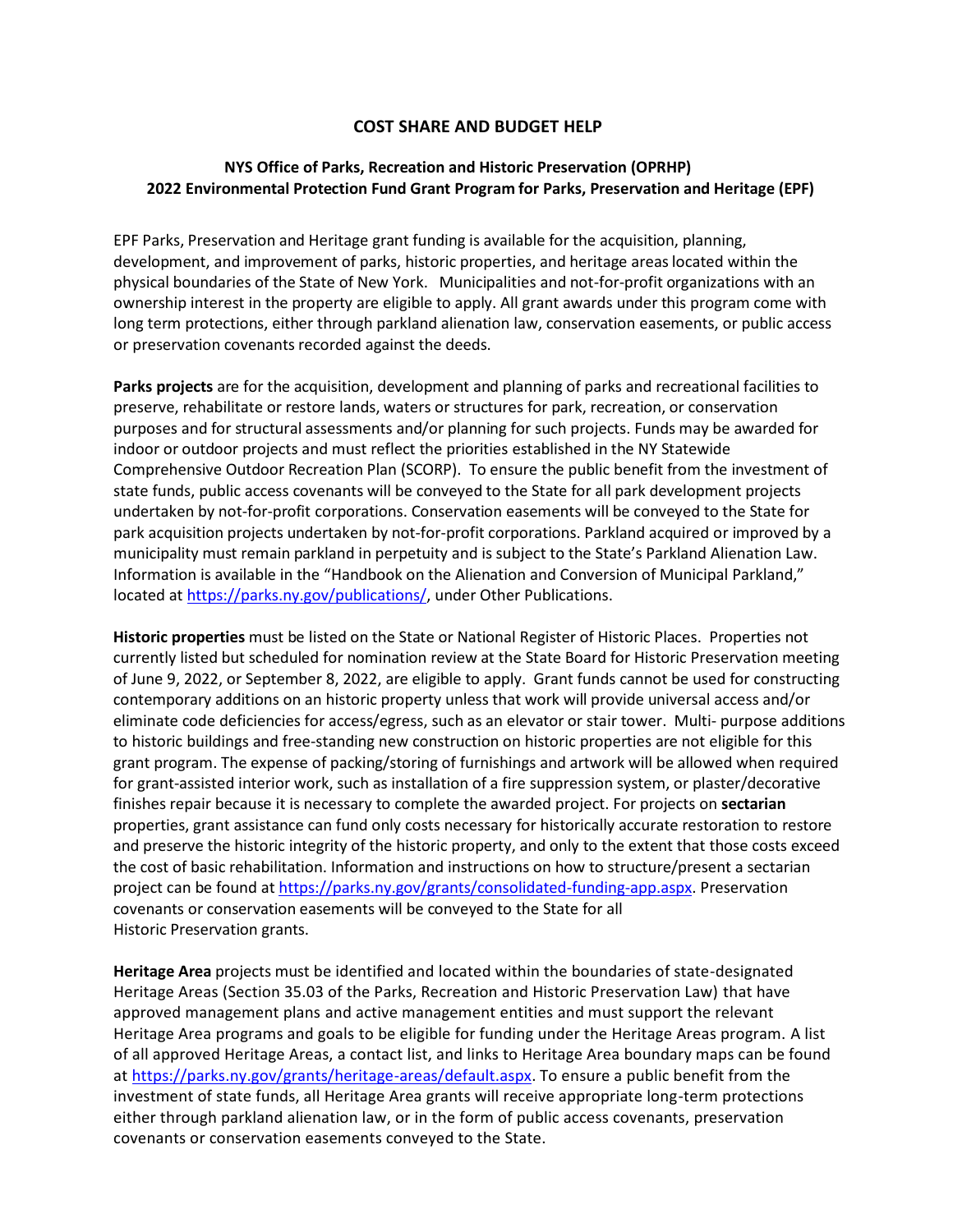### **PREPARING THE COST SHARE SUMMARY AND BUDGET**

In preparing the Cost Share Summary and the Budget, please note the rules below regarding Allowable Costs and Matching Funds, as well as the description of eligible projects under each program, as set forth in the CFA Guidance Document.

Identify the status of matching funds (i.e., currently on hand, committed, and requested). Specify the source and identify whether it is federal, state, or private in origin. Note any restrictions on matching funds (i.e., date and conditions of release). For each source of matching funds identify whether it is cash, in-kind or donation, and when funds will be available. Documentation of match (e.g., pledge/award letters, bank statements, etc.) may also be uploaded with the Cost Share Summary.

There is a separate Cost Share Summary template for sectarian projects. Information on Sectarian projects and instructions on how to structure/present a "Basic vs Restoration" breakdown can be found at [https://parks.ny.gov/grants/consolidated-funding-app.aspx.](https://parks.ny.gov/grants/consolidated-funding-app.aspx) Be sure to complete the appropriate form.

The CFA asks separately for a Budget and a Cost Share Summary. Please make sure that information provided in the Budget and Cost Share Summary is consistent and can be clearly linked throughout the application.

Sample Cost Share Summaries are provided at [https://parks.ny.gov/grants/consolidated-funding](https://parks.ny.gov/grants/consolidated-funding-app.aspx)[app.aspx](https://parks.ny.gov/grants/consolidated-funding-app.aspx) for your guidance. Applicant should complete the appropriate blank EPF Cost Share Summary form provided in Excel (spreadsheet) or fillable Portable Document Format (pdf) to upload to the appropriate application attachment question.

### **ALLOWABLE COSTS:**

All expenditures under these grants must be for goods and services procured in a manner so as to assure the prudent and economical use of public money in the best interests of the taxpayers of the State of New York, to facilitate the acquisition of goods and services of maximum quality at the lowest possible cost under the circumstances, and to guard against nepotism, favoritism, improvidence, extravagance, fraud and corruption. Such procedures may include, but are not limited to, competitive bidding, the solicitation of three price quotes, written requests for proposals, etc.

#### **Eligible budget items include:**

Pre-Development Planning and Design

- **Design Fees** and other **Professional Fees** are allowed for the preparation of construction documents and to satisfy other pre-construction requirements. **Pre-development** costs must be incurred during the project term or in the three years prior to the application deadline. In general, pre-development costs **should not exceed fifteen percent (15%) of the construction costs**.
- **Archeology** includes field work, report writing, curation of artifacts and interpretation. If your project includes any ground-disturbing activity (e.g., trenching, grading, demolition, new construction, etc.), it is very likely that an archeological survey will be required unless you can provide adequate documentation of prior ground disturbance. Your budget should take into account the need for an archeological survey. Contact your regional grants administrator (RGA) (at [https://parks.ny.gov/grants/contact.aspx\)](https://parks.ny.gov/grants/contact.aspx) or the archeology representative for your county (at [https://parks.ny.gov/shpo/contact/\)](https://parks.ny.gov/shpo/contact/), to determine the need and anticipated costs for archeology.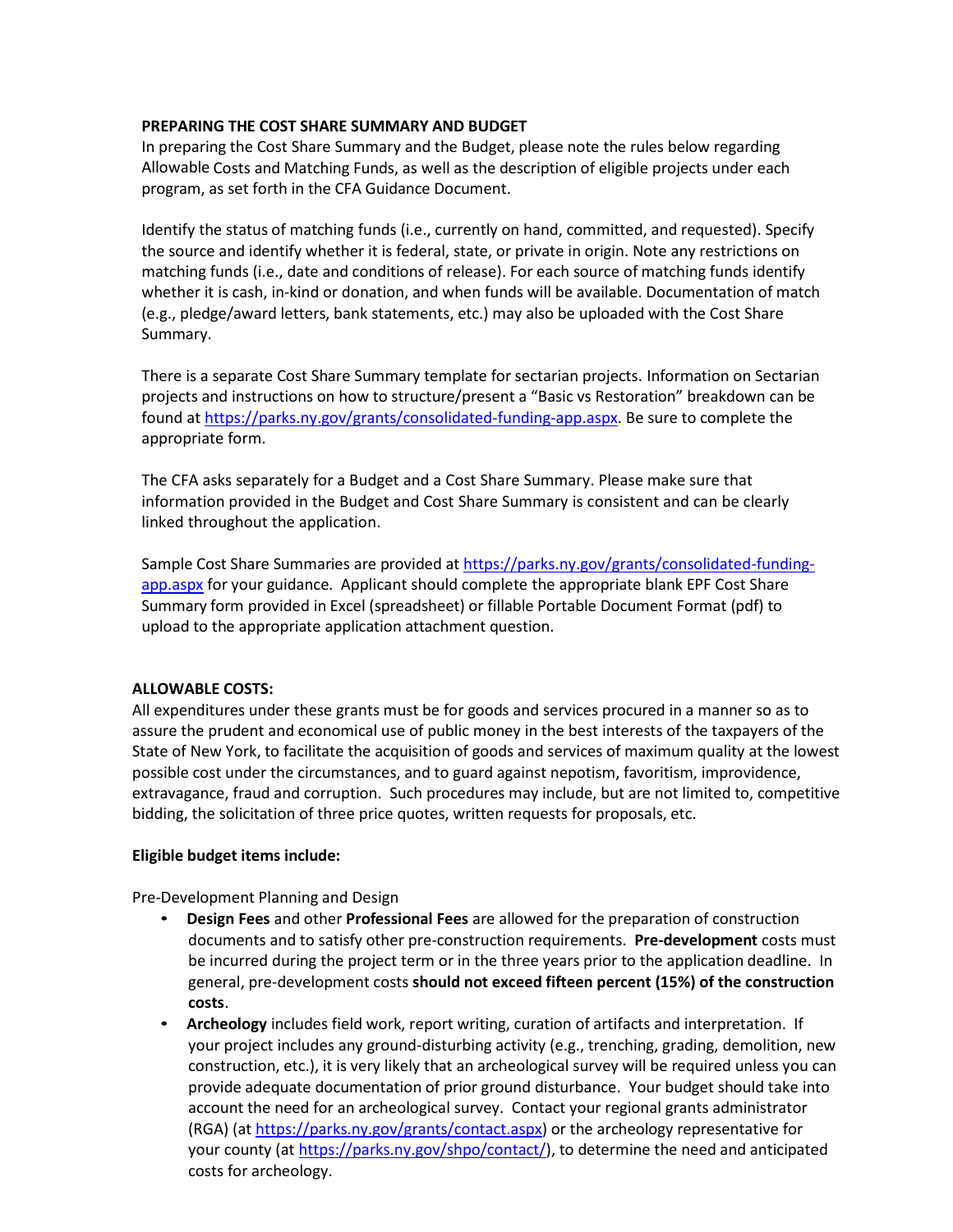• **Project planning** is eligible for stand-alone funding in all three programs. This funding is intended for project-specific planning, such as preparing site designs and specifications, schematic drawings and conducting specific project-related environmental reviews (i.e., for rehabilitation of a historic property or structural assessment of a dock for public fishing), not for planning or environmental review processes of comprehensive Open Space, Management or Master Plans.

### Construction

- Capital costs can include labor, materials, and other necessary costs for permanent capital improvements to the property that are directly related to the recreational, conservation, historic preservation, and/or heritage development purposes of the grant program. The budget should be broken down by categories of expenditure, such as utilities/infrastructure, site preparation, landscaping, carpentry, etc.
- The budget may include purchase of permanent equipment necessary to achieve the project purposes (e.g., playground equipment, interpretive kiosks), but cannot include operational or maintenance equipment such as mowers or automotive equipment.
- The budget may include costs to undertake construction, such as rent/lease of heavy equipment, but cannot offset overhead and operating expenses, such as office rental.
- For historic preservation projects on sectarian properties grant assistance can fund only costs necessary for historically accurate restoration to restore and preserve the historic integrity of the historic property, and only to the extent that those costs exceed the cost of basic rehabilitation. Information and instructions on how to structure/present a sectarian project can be found at [https://parks.ny.gov/grants/consolidated-funding-app.aspx.](https://parks.ny.gov/grants/consolidated-funding-app.aspx)

### Acquisition

- The application must identify each parcel proposed for acquisition, the type of interest to be acquired (fee simple, lease, easement, etc.) and method of acquisition (purchase, donation, or transfer from another use), number of acres and estimated fair market value of the parcel(s) documented by a written appraisal valuation (desktop appraisal or exterior only appraisal) by a qualified appraiser*.* Acquisition costs must be incurred during the project term or up to one year prior to the application deadline.
- Associated acquisition costs, such as the cost of **appraisals** (one appraisal is required for any parcel valued under \$300,000; two appraisals are required for any parcel valued at \$300,000 or more), **surveys, title search, legal fees, title insurance (required for this grant)** and, where a conservation easement is required, the cost of **title continuation and recordation** are eligible costs.
- In the case where multiple parcels owned by the same entity are to be valued, the appraiser will first determine the highest and best use of the parcels. The highest and best use analysis will determine if the parcels should be marketed as one unit or whether they would have a higher value if marketed separately. If the parcels should be marketed separately, then each one will require its own valuation. Under no circumstances should parcels owned by different entities be valued in the same appraisal.

# Administration

• **Construction Supervision** costs are those associated with the coordination, supervision, and scheduling of work to ensure projects are completed in conformance with design standards, construction contract documents, plans and specifications, and may be provided by a qualified member of the applicant's staff, the design professional who prepared the construction documents, or a clerk of the works.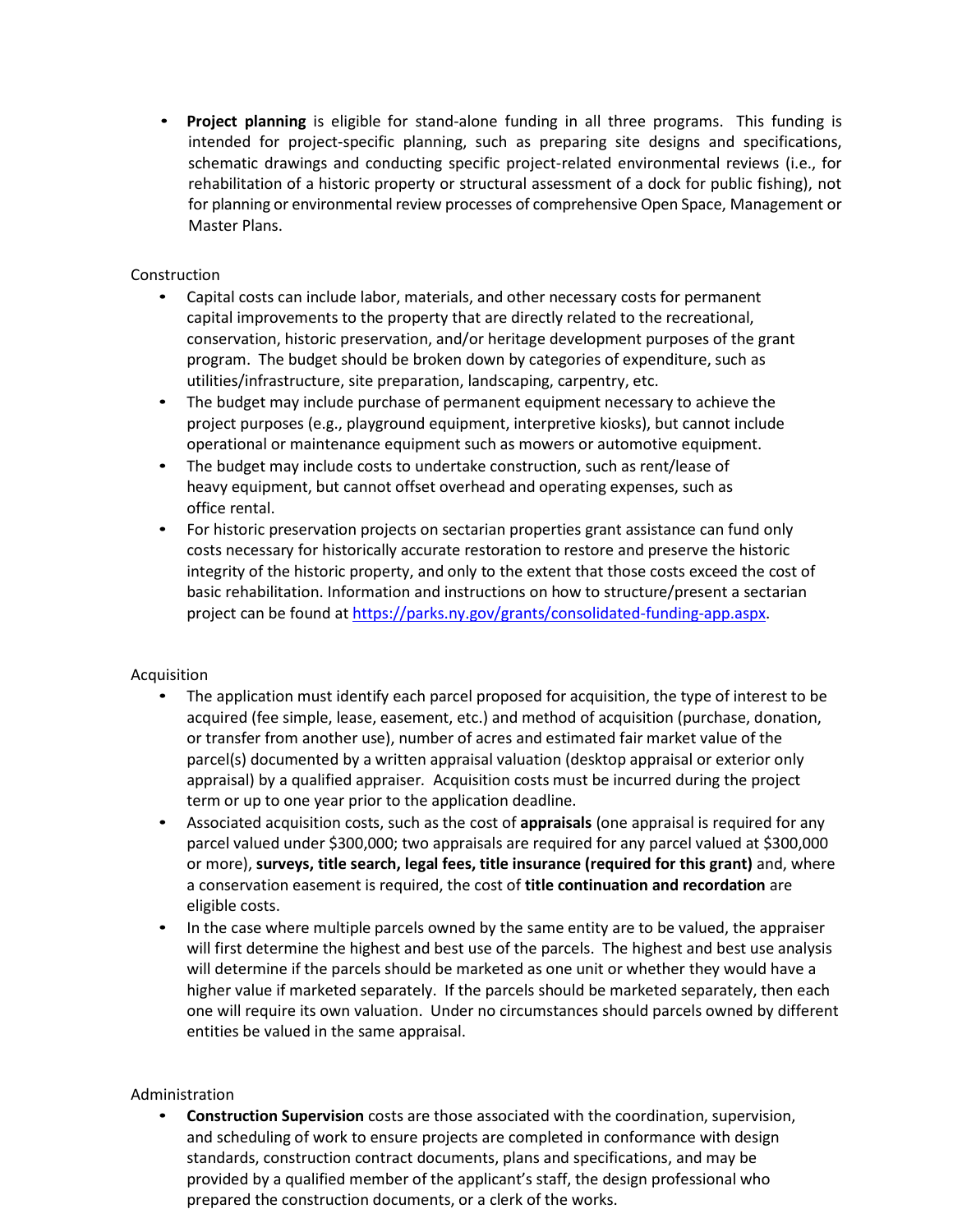- **Grant Administration** costs include expenses associated with administering the grant after it is awarded, such as preparing the project agreement, affirmative action, solicitation of Minority and Women-owned Business Enterprises (MWBEs), and payment request documentation. In general, these costs **should not exceed ten percent (10%) of the grant amount**. The cost of preparing this application is **NOT** eligible.
- **Procurement Costs** include costs for assuring competitive pricing, such as costs for distributing Requests for Proposals and for public advertising for bids, including the cost of advertising in specialty publications, such as minority newspapers and appropriate construction publications.
- **Audit**: An accounting of grant expenditures and revenues is required. Generally, this is accomplished by detailed auditing of every payment request. Depending upon the grant award and complexity, the State may require an Agreed Upon Procedure Review (AUPR) performed by a representative of the State or a Certified Public Accountant prior to the final reimbursement.
- **Project Sign***:* All grant-funded projects, except for those funding planning only, must have a project sign noting the funding assistance. Signs are available for purchase through the State for approximately \$57.

## **MATCHING SHARE (APPLICANT SHARE) REQUIREMENTS:**

This grant program is administered on a reimbursement basis. **Successful applicants will be expected to fund project expenditures upfront, then submit for reimbursement.** Applicants must plan their financial arrangements accordingly.

Successful applicants are reimbursed for up to 50% of their eligible expenditures. For projects located in impoverished areas (as defined by 10% or more of the population below the poverty level according to the most recent Census data as provided in the "Poverty Level Table by ZIP Code Tabulation Area (ZCTA)" at [https://parks.ny.gov/grants/consolidated-funding-app.aspx\)](https://parks.ny.gov/grants/consolidated-funding-app.aspx), the reimbursement can be up to 75% of the eligible project cost.

All applicants are expected to raise their share within one year of the award, or risk cancellation of the grant.

Principal types of applicant share are:

- **Cash:** Includes grants other than this grant request.
	- $\circ$  Other Environmental Protection Fund grants (i.e., Climate Smart Communities, Water Quality Improvement Project, Local Waterfront Revitalization Program, Greenway Conservancy Trail Grant Program, etc.) cannot be used as match.
	- $\circ$  State and Municipal Facilities Program (SAM) funding cannot be used as a required match or be considered a local share but can be used to pay for additional project costs that are over and above the award and required local match.
- **Force Account**: Applicant's payroll expenses itemized according to job title or job assignment on project. Grant recipients will be required to document time worked, tasks, pay ratio and payment (including components and percentage of fringe benefit rate).
- **Professional Services**: The value of services provided by professional and technical personnel and consultants. Three-year retroactivity applies.
- **Supplies and Materials**: The fair market value of items warehoused (not yet installed). Three-year retroactivity applies; use value current at time items were obtained.
- **Volunteer Labor**: Skilled and professional labor can be computed at the job rate. The value for labor (unskilled labor and work performed by professionals or skilled laborers in an area outside of their area of expertise) of an adult (18 and over) donating time to a project may be